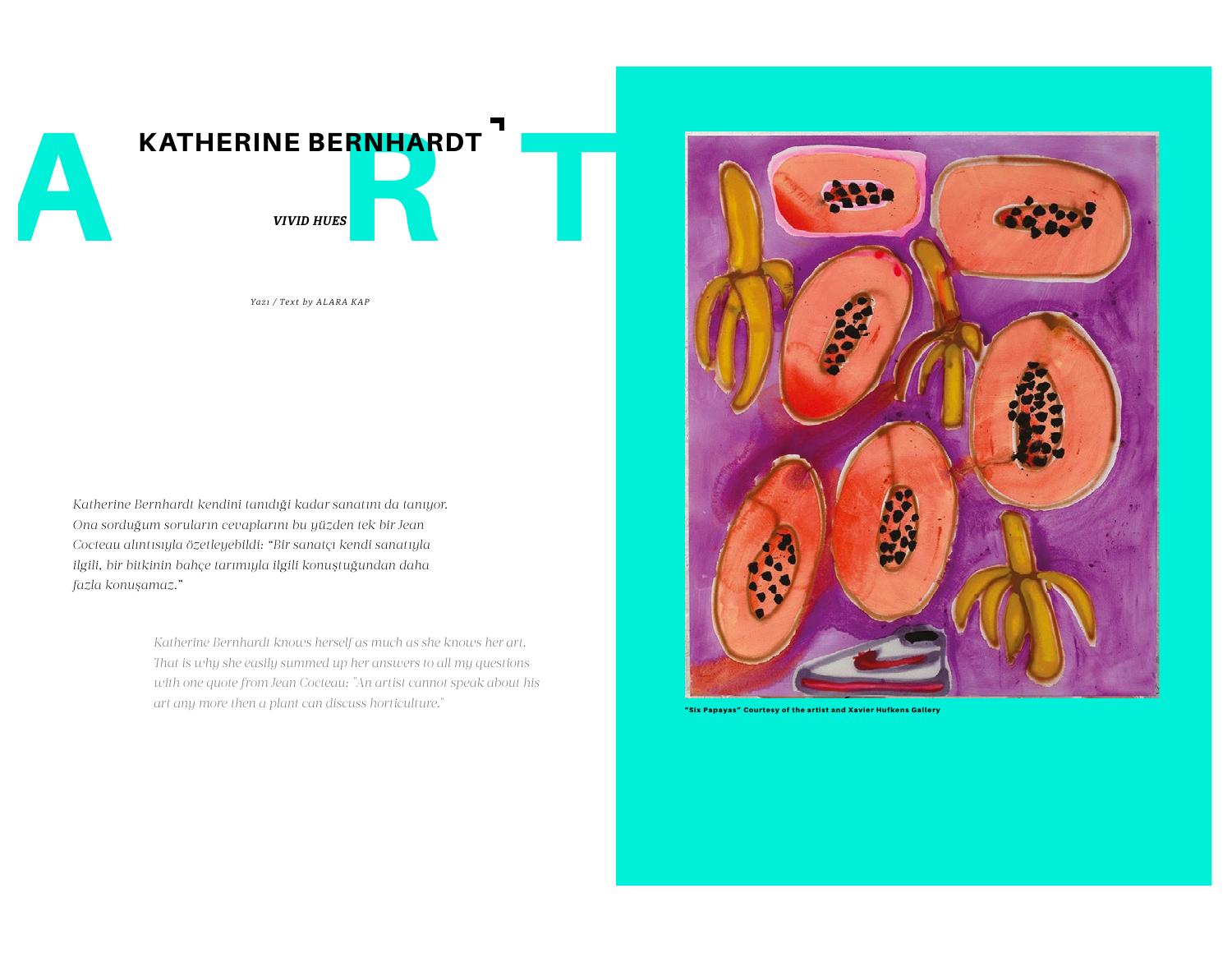Dünyanın talihsiz durumunu göz önünde bulundurarak, bu kadar canlı resimleri yapacak pozitif enerjiyi nerede bulduğunu soruyorum ona. Eğer kötü hissederken rengarenk gözükmenin bir tanımı olsaydı, Katherine o olurdu... "SVA'deki öğretmenim bize hep dünyanın neresinde problem yaşanıyorsa ya da neresi bir mücadele içerisindeyse bu harika sanatçıların oluşmasına yol açar derdi. Dünyada birçok insan bir şey için çabaladığına göre de muhteşem bir sanatçı herhangi bir yerden çıkabilir." "Monet İkinci Dünya Savaşı'nın ortasında çiçek ve bitki çizebilmek için Giverny'e gitti. Ne farkı var ki? Sanatçılar böyledir... Ne olursa orsun her şeyin güzel tarafını görürler. Ben dünyanın en çirkin şehrinin en depresif bölgesinde yaşıyorum ama hala renkli çiçek ve meyveler çiziyorum. Bilmiyorum neden. Sevdiğim şey bu... renk."

Bernhardt'ın renk sevdiğini anlamak için bir dahi olmaya gerek yok. Eserlerinin herhangi bir köşesinde doğada karşılaşabileceğinizden daha çok kırmızı / pembe / turuncu var. Daha önceki bir sayıda da söylemiştim; yetişkin hayatımız çok da fazla kafamızı patlatacak derecede mutlu anlar barındırmıyor fakat onun kullandığı renkler öyle bir his veriyor.

Bernhardt sanat dünyasına Kate Moss ya da Versace'nin kampanyası gibi moda dünyasındaki ikonları çizdiği portrelerle dahil oldu. Sonrasında da emojiler ve Pembe Panter karakteri gibi popüler kültüre ve günlük objelere yöneldi.

Ve günlük objeleri çiziminde utangaçlıktan ya da sadelikten eser yok. Ona gündelik objeleri çizmenin sanat dünyasında nasıl yeni bir çağ açtığını düşündüğünü soruyorum. "İnsanlar her zaman gündelik yaşamdan bir şeyler çiziyordu. Mesela asker olup her gün savaşa giden terakota savaşçıları, Diego Riviera'nin Meksika'daki gündelik hayatı gösteren müralleri, Pablo Picasso'nun gündelik hayatta beraber olduğu kadınları, Avrupa'dan yaşamlar, Berber'in doğum sembollerini Fas yaşamına işlemesi, Flaman gündelik yaşam çizimleri, Roma'daki savaşların Truva sütunlarındaki görüntüleri. Nasıl bakarsanız bakın, her şey gündelik hayattan geçiyor."



"Super Fruits" Courtesy of the artist and CANADA.



":) Coffee" Courtesy of the artist and CANADA.